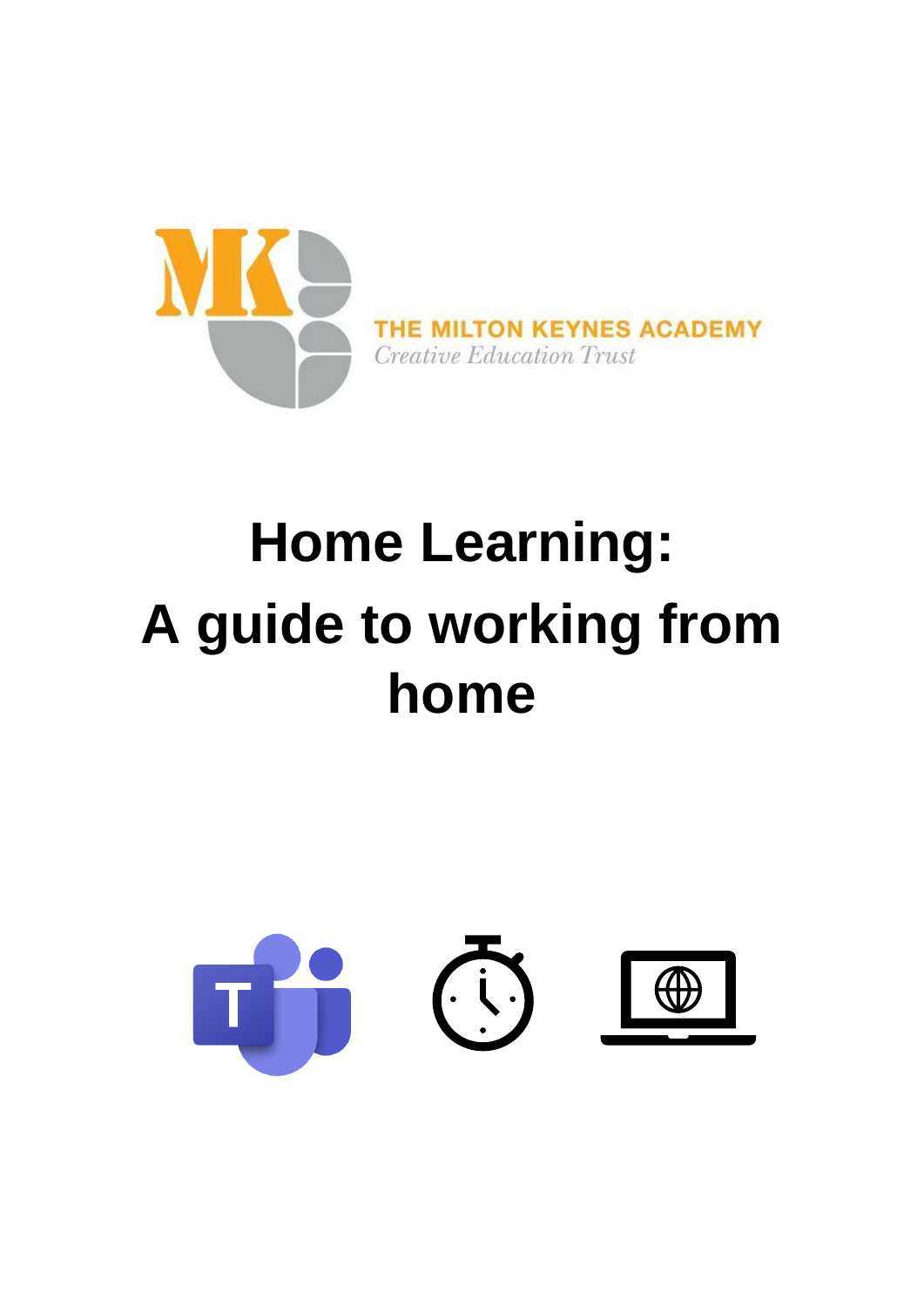Dear Parent/Carer and Pupil,



This guide sets out all the information pupils will need to continue learning if they cannot attend school.

Pupils who cannot attend school should continue to follow their normal daily timetable and refer to the 'Home Learning' section of the school website for instructions on how to access their daily work.

Microsoft Teams will be used to set home learning and daily lessons in most subjects. Pupils can access Microsoft Teams by logging onto the web-based version of Office 365 or by downloading the Microsoft Teams app on a smart phone. The login and password are the pupils school email address and school password.

Through TEAMs pupils can:

- 1. Access their weekly learning for each subject
- 2. Access daily lessons taught by their teachers
- 3. Access voice over power points created by their teachers
- 4. Send work back to their teachers to be marked

The following pages outline the expectations for pupil on a daily basis. If you have any difficulties regarding accessing any of the information in this booklet then please do not hesitate to contact your tutor or head of year.

We also use other learning platform which are mentioned in this document and on the Home Learning section of the school website.

See also the Top 10 Tips on remote learning for parents from National Online Safety: [https://www.miltonkeynesacademy.org.uk/wp-content/uploads/2020/04/Remote-learning](https://www.miltonkeynesacademy.org.uk/wp-content/uploads/2020/04/Remote-learning-guidance-for-parents.pdf)[guidance-for-parents.pdf](https://www.miltonkeynesacademy.org.uk/wp-content/uploads/2020/04/Remote-learning-guidance-for-parents.pdf)

Kind regards

Sarfraz Akram Assistant Principal for KS4 and Remote Learning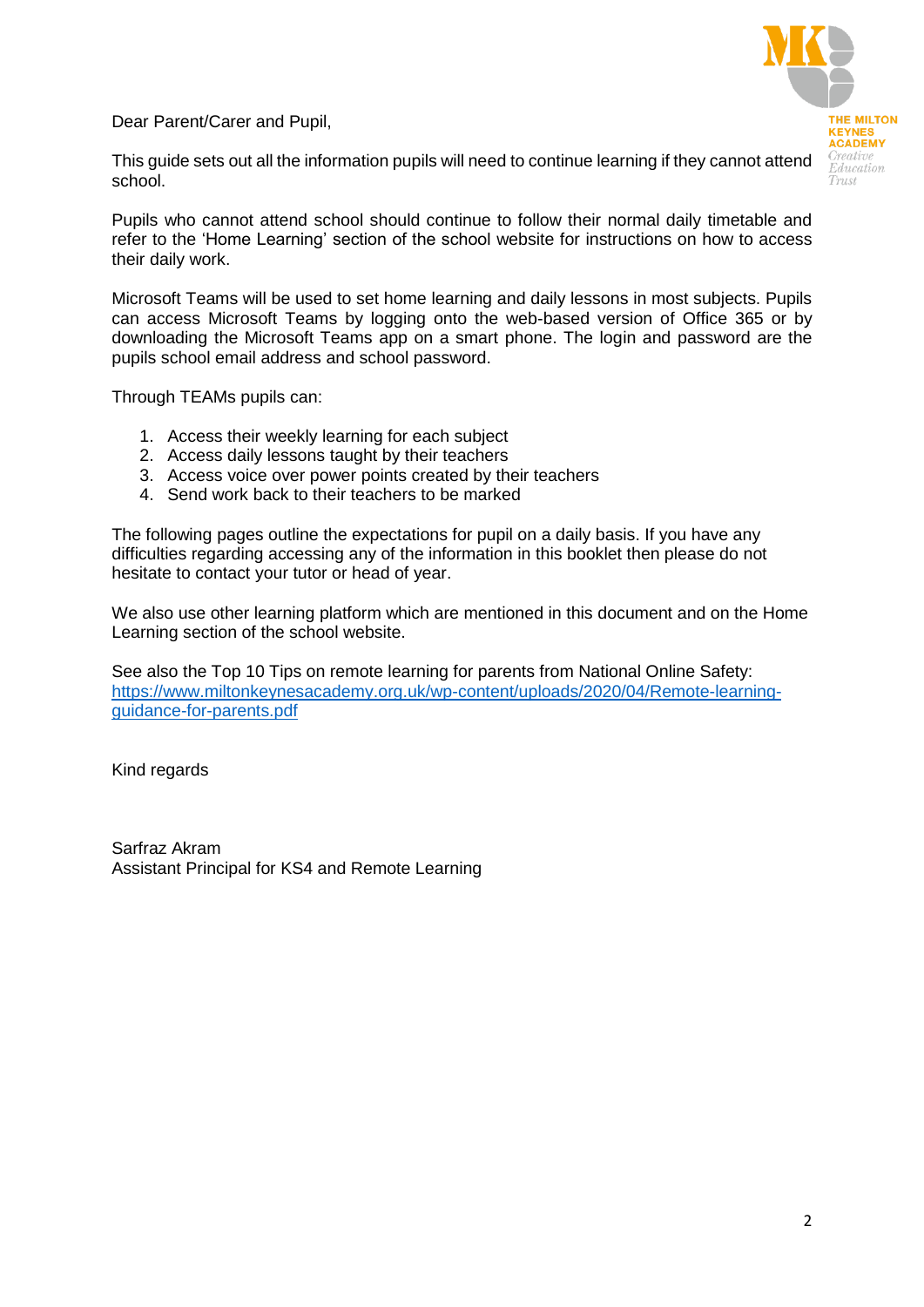#### **Remote Learning Guidance for Students**



When you are working from home, we want to ensure that you can continue to make progress in all of your subjects. This guidance will set realistic expectations for what Remote Learning looks like.

How will it work?

- The expectation is that you will follow your normal timetable as closely as possible
- For each lesson follow the guided resources on this document
- You should spend the length of the lesson completing this work
- If you do not understand an element of the work, or need help, you should seek help from all available sources. This includes using your notes and textbooks, contacting your class teacher, and researching on the internet
- If you are still unsure or require help, contact the relevant teacher through email
- Your teachers will respond no more than 24 hours after the timetabled lesson where possible
- Responses may take the form of individual, or whole class guidance
- Your teachers will inform you if work should be shared with them, and how you should do this
- Your teachers may use a variety of methods to give you feedback on your work

#### **How to be an excellent virtual learner**

- Keep your routine as close as possible to the normal school day
- Ensure you are working in an appropriate working environment, at a desk, and without distractions
- Put your phone away when you work
- You have a responsibility to be independent and proactive. Please contact the Academy if you experience any technical difficulties in accessing your work

If you have any queries or require assistance regarding login/access issues for Microsoft Teams please email the following address: [support@miltonkeynesacademy.org.uk.](mailto:support@miltonkeynesacademy.org.uk) If you have any other queries, please contact [info@miltonkeynesacademy.org.uk.](mailto:info@miltonkeynesacademy.org.uk)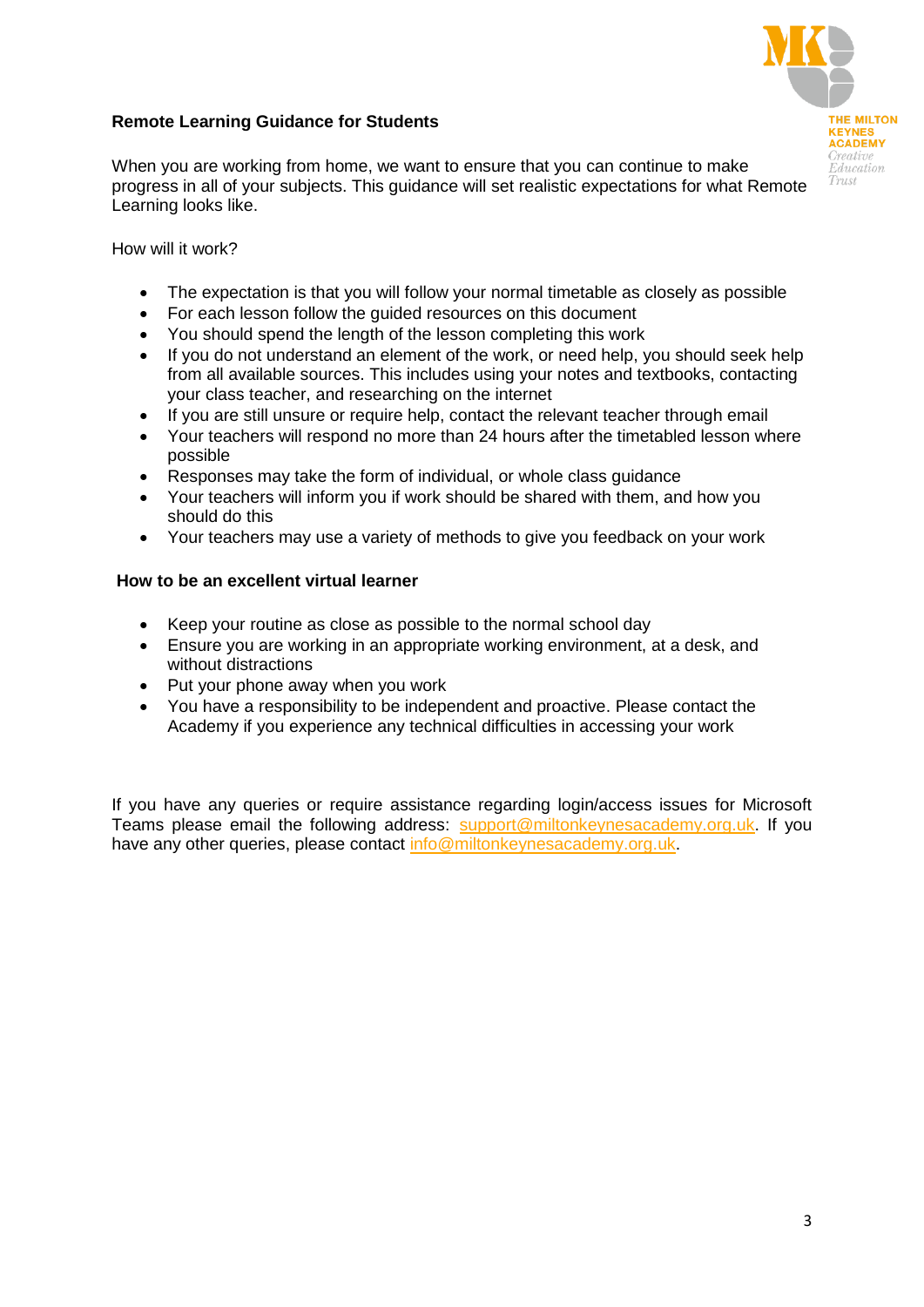

#### **Key contact details**

| <b>Year Group</b> | <b>Head of Year Email Addresses</b>          |
|-------------------|----------------------------------------------|
| Year 7            | Kevin.Copson@miltonkeynesacademy.org.uk      |
| Year 8            | Kristal. Watkins@miltonkeynesacademy.org.uk  |
| Year 9            | Nicholas.Campbell@miltonkeynesacademy.org.uk |
| Year 10           | Jonathan.Newman@miltonkeynesacademy.org.uk   |
| Year 11           | Martin.Lancaster@miltonkeynesacademy.org.uk  |
| Year 12           | Fahema.Choudhury@miltonkeynesacademy.org.uk  |

| <b>Milton Keynes Academy</b><br><b>Fulwoods Drive</b><br><b>Milton Keynes</b><br><b>MK6 5LA</b> |                                                                                                    |  |  |
|-------------------------------------------------------------------------------------------------|----------------------------------------------------------------------------------------------------|--|--|
|                                                                                                 | 01908 341700                                                                                       |  |  |
|                                                                                                 | General queries: Info@miltonkeynesacadaemy.org.uk<br>IT issues: support@miltonkeynesacademy.org.uk |  |  |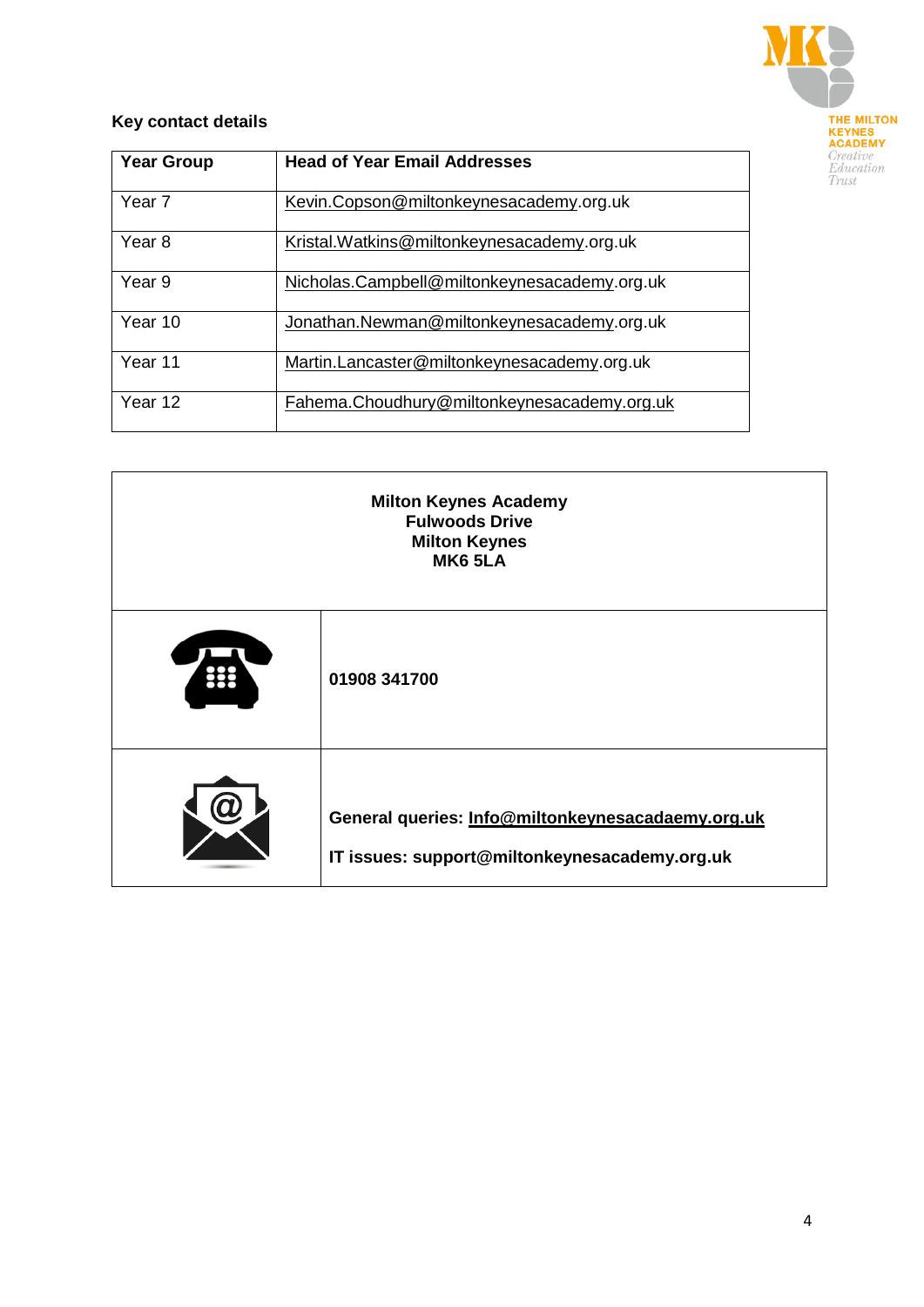

# Office 365

We will use a few different ways to keep in touch with you whilst you work from home. To log in, go the school website. [www.miltonkeynesacademy.org.uk](http://www.miltonkeynesacademy.org.uk/)

| miltonkeynesacademy.org.uk<br><b>HOME</b> | <b>MKA</b><br><b>PARENTS</b>                                          | CURRICULUM                  | <b>SIXTH FORM</b>                                                                                                                                                                                                                                                                                              | CET | <b>VACANCIES</b>                                  | CONTACT |
|-------------------------------------------|-----------------------------------------------------------------------|-----------------------------|----------------------------------------------------------------------------------------------------------------------------------------------------------------------------------------------------------------------------------------------------------------------------------------------------------------|-----|---------------------------------------------------|---------|
|                                           | THE MILTON<br><b>KEYNES ACADEMY</b><br>Creative<br>Education<br>Trust | <b>Virtual Open Evening</b> | Еуенну<br>Thank you for all those who<br>tuned into our Virtual Open<br>Evening. The recordings will be<br>available on our website from<br>Thursday 8th October 2020<br>Meet the students, learn about<br>our fantastic facilities, and hear<br>questions answered by teachers<br><b>Click here to access</b> |     | Tuesuay<br><b>Term Dates</b>                      |         |
|                                           | B<br><b>MKA PORTAL</b>                                                | 色<br><b>EMAIL</b>           | <b>EDULINK</b>                                                                                                                                                                                                                                                                                                 | 区   | <b>Full Calendar O</b><br><b>HOME LEARNING LA</b> |         |

#### **1. Click MKA Portal or Email**

You can now log in using your school email address and password. It should follow the following format: [Username.Student@miltonkeynesacademy.org.uk](mailto:Username.Student@miltonkeynesacademy.org.uk)

You should now see this view.

| <b>Milton Keynes Academy</b> | * Notfollowing      |
|------------------------------|---------------------|
|                              |                     |
|                              |                     |
|                              |                     |
|                              |                     |
| <b>Staff Home</b>            | <b>Student Home</b> |
|                              |                     |
|                              |                     |
|                              |                     |
|                              |                     |

**Outlook:** Check your emails regularly to keep up to date

**Microsoft Teams**: This is where you will access your online classes and see work set

**Calendar**: Here you can access your calendar. Any meeting scheduled with teachers can be seen here.

#### **2. Now click on Microsoft Teams**

| W.  | <b>SharePoint</b>                          |                                      |                                              |                                   | م<br>Search across sites                   |                                                        |                                         |                                                                                                 |                                |                                |
|-----|--------------------------------------------|--------------------------------------|----------------------------------------------|-----------------------------------|--------------------------------------------|--------------------------------------------------------|-----------------------------------------|-------------------------------------------------------------------------------------------------|--------------------------------|--------------------------------|
|     | Milton Keynes Academy<br><b>Staff Home</b> | <b>Student Home</b>                  |                                              |                                   |                                            |                                                        |                                         |                                                                                                 |                                |                                |
| MK. | <b>Milton Keynes Academy</b>               |                                      |                                              |                                   |                                            |                                                        |                                         |                                                                                                 |                                |                                |
|     |                                            | Q<br>Google Search                   |                                              |                                   |                                            |                                                        |                                         |                                                                                                 |                                | Search                         |
|     |                                            | $\bullet$<br><b>CETCloud Email</b>   | œ<br>My OneDrive                             | 5<br><b>MKA Student</b><br>Shared | d<br>Office 365                            | O,<br><b>Office ProPlus</b><br>Free                    | 鉓<br>Microsoft<br>Teams                 | 嘾<br>OneNote                                                                                    | <b>CET Website</b>             | MK<br><b>MKA Website</b>       |
|     |                                            | á<br>Accelerated<br>Reader           | $\hat{\mathbb{R}}$<br><b>Audible Stories</b> | BBG<br><b>BBC Business</b>        | <b>BBC</b><br><b>BBC Home</b><br>Economics | $\mathbf{H}$<br>Bedrock<br>Learning                    | <b>COLLINS</b><br>Collins<br>Dictionary | $\begin{array}{c} \bullet \\ \bullet \\ \bullet \\ \bullet \end{array}$<br><b>Corbett Maths</b> | ٠<br>Craig'N'Dave<br>Computing | DIGITAL<br>Digital<br>Theatre+ |
|     |                                            | 202003<br><b>EDUQAS Food</b><br>Prep | <b>ABANDA</b><br>Frantic<br>Assembly         | quant<br>GCSEPod                  | ዾ<br><b>Hegarty Maths</b>                  | $\frac{1}{2}$<br><b>Illuminate Food</b><br><b>Prep</b> | ø<br>Khan Academy                       | ۰ĥ<br>Linguascope                                                                               | MW<br>Mathswatch               | 鷉<br><b>MK Libraries</b>       |
|     |                                            | $\bullet$<br>Mr Bruff Videos         | $\frac{3b}{500}$<br>Seneca<br>Learning       | $\ddot{\mathbf{e}}$<br>Edulink    | $\mathbf{D}$<br><b>Book Trust</b>          | Λ<br>Draw                                              |                                         |                                                                                                 |                                |                                |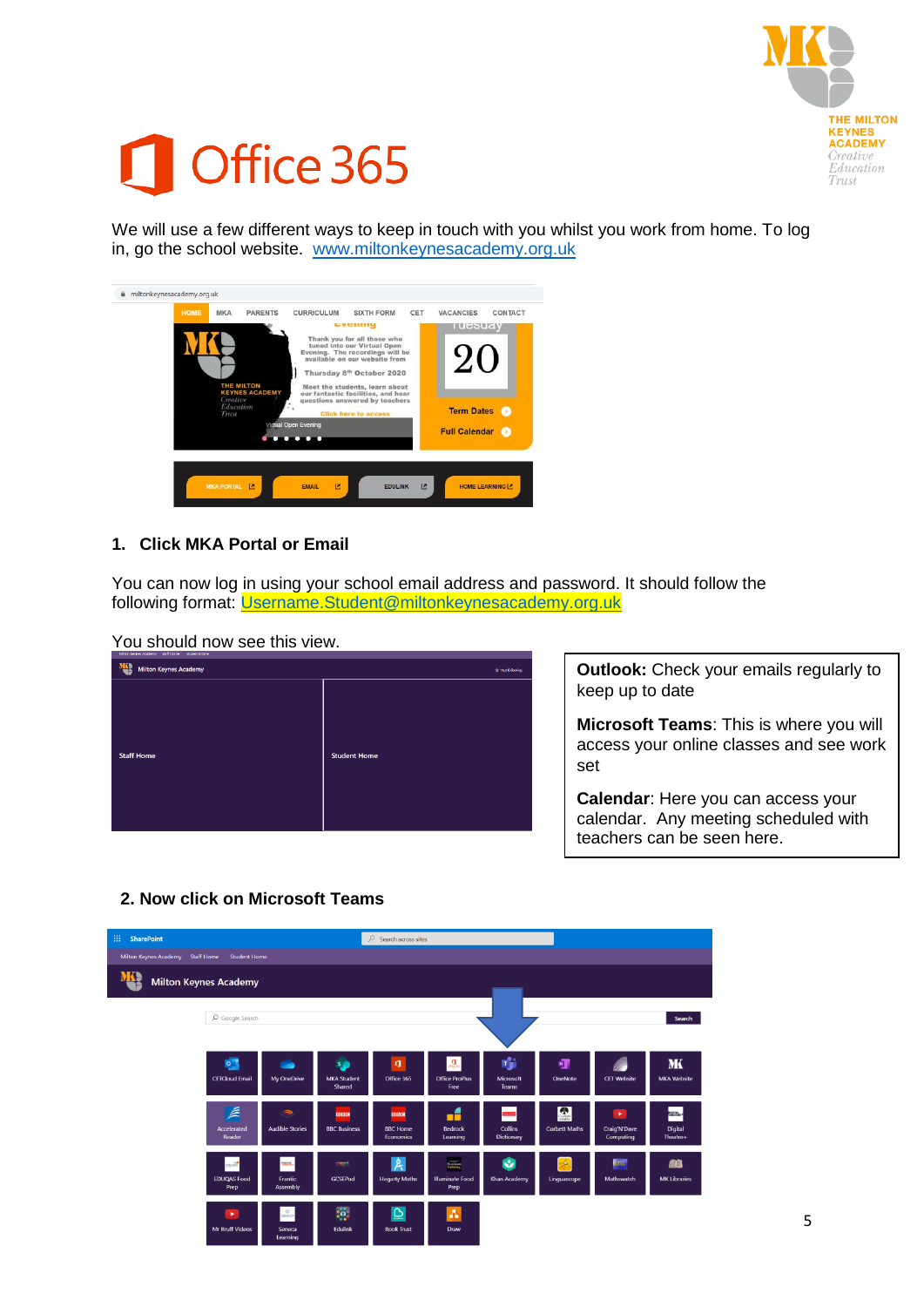

3. You will now see the posts in the Team, see example below with details of your lesson for that day/week. You also need to navigate to the files section and open the relevant subject folder

| Today                                                                                                                                                                                                                                   | General<br>Posts<br>Files<br>MY                           | Grades Y<br>ments       |
|-----------------------------------------------------------------------------------------------------------------------------------------------------------------------------------------------------------------------------------------|-----------------------------------------------------------|-------------------------|
| Gabi Willis 8:53 AM                                                                                                                                                                                                                     | $\bar{\uparrow}$ Upload $\vee$<br>G Syl<br>$+$ New $\vee$ | © Copy link<br>® Oper   |
| Self isolating? Then this is for you                                                                                                                                                                                                    | General > Class Materials                                 |                         |
| GEOGRAPHY FOR THE WEEK OF 2/11-6/11<br>The following stream has been presented for this week - please ensure you do not fall behind in your work just because you are not in school.                                                    | Name $\vee$                                               | Modified $\vee$         |
| Stream - HOT DESERTS is about the development within a desert biome, specifically in the Thar Desert (our case study), It looks at the                                                                                                  | Art & Design                                              | November 15<br>$\cdots$ |
| challenges and opportunities for the people living there.<br>https://web.microsoftstream.com/video/e221212d-6965-40f1-8b45-887964c89d19                                                                                                 | Business & Computing                                      | November 15             |
| There is a mind map to complete - if you are unable to print it out, simply use blank paper to copy the sections down as a summary for<br>yourself. This attachment is available to you in the 'Files' section in the Geography folder. | English                                                   | November 15             |
| Stream<br>$\cdots$                                                                                                                                                                                                                      | Geography                                                 | November 15             |
| Microsoft Stream<br>View this video on Microsoft Stream.                                                                                                                                                                                | Health and Social Care                                    | September 28            |
| $\wedge$ 0<br>See more                                                                                                                                                                                                                  | History                                                   | November 15             |
| $\leftarrow$ Reply                                                                                                                                                                                                                      |                                                           |                         |

4. If your teacher has asked you to submit work, click on your relevant class Team

| Activity               | <b>Teams</b>   |                |                |                | $\nabla$ | n or create team |
|------------------------|----------------|----------------|----------------|----------------|----------|------------------|
| and it<br><b>Teams</b> |                |                |                |                |          |                  |
| E.<br>Chat             |                |                |                |                |          |                  |
| $\bigoplus$            |                | <b>ME</b>      | MT             | <b>MB</b>      |          |                  |
| $\Box$<br>Calls        | MKA 19 10C/Bs1 | MKA-20-12C-Ec1 | MKA-20-10D-Tt1 | MKA-20-13C-Bs1 |          | MKA 19 10A/Bs1   |
|                        |                |                |                |                |          |                  |

Now you will see all your class homepage, look through the posts/assignments and submit the work

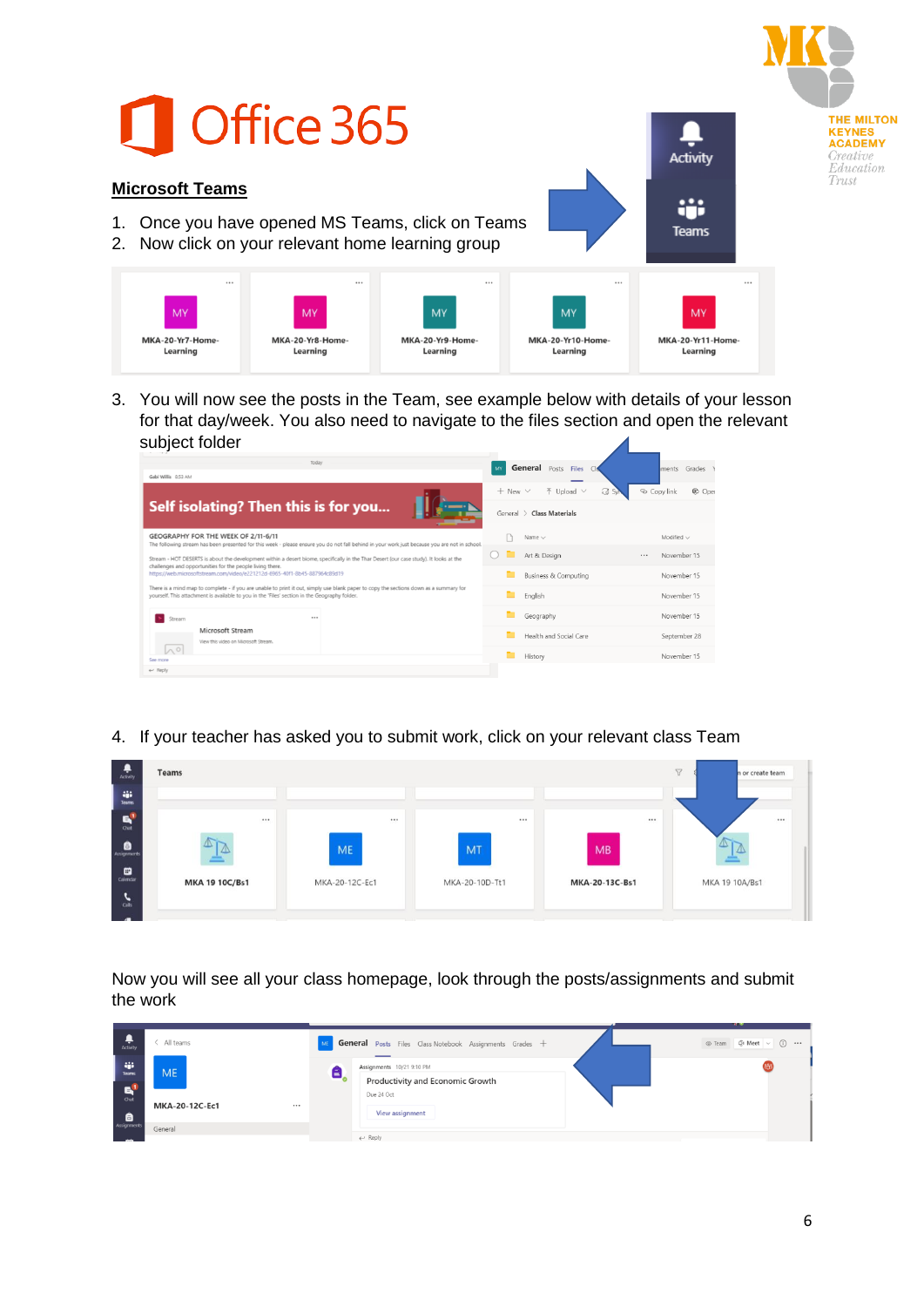

#### **Invite to meeting/lesson**

If a member of staff invites you to a live lesson, then you will get an email notification in outlook. You can accept the meeting from the email and it will add to your calendar. Click on it when you are due to be in the meeting.

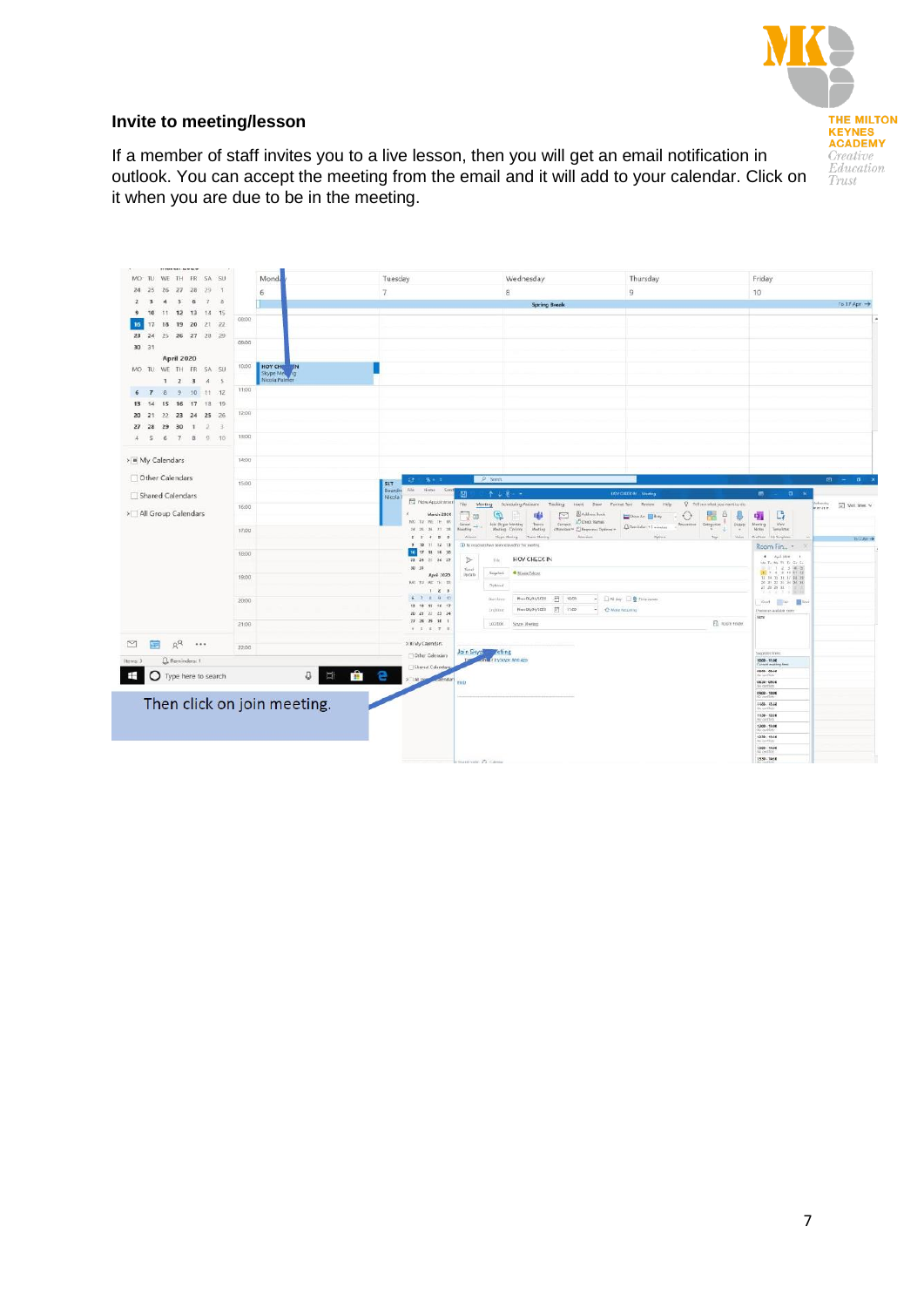

### **Remote Learning Links KS3**

Use the 'forgotten password' tool if you are unable to log in to any of the web-based sites below.

| <b>Subject</b>    | <b>Resources for Remote Learning</b><br>KS3                                                                                                                                                                                                                                    | <b>Oak Academy Links</b>                                                                                                                                                                               |
|-------------------|--------------------------------------------------------------------------------------------------------------------------------------------------------------------------------------------------------------------------------------------------------------------------------|--------------------------------------------------------------------------------------------------------------------------------------------------------------------------------------------------------|
| Art               |                                                                                                                                                                                                                                                                                | https://classroom.thenational.academy/su<br>bjects-by-key-stage/key-stage-<br>3/subjects/art                                                                                                           |
| Computing         |                                                                                                                                                                                                                                                                                | https://classroom.thenational.academy/su<br>bjects-by-key-stage/key-stage-<br>3/subjects/computing                                                                                                     |
| English           | is-terms-topics<br>https://app.senecalearning.com/<br>dashboard/courses/your-<br>courses<br>https://app.bedrocklearning.org/<br>https://www.educationquizzes.co<br>m/ks3/english/<br>If you need any support logging<br>in to Bedrock Academy please<br>email library support. | https://www.bbc.co.uk/bitesize/th https://classroom.thenational.academy/su<br>bjects-by-key-stage/key-stage-<br>3/subjects/english                                                                     |
| <b>Humanities</b> | https://www.bbc.co.uk/bitesize/th<br>lis-terms-topics                                                                                                                                                                                                                          | https://classroom.thenational.academy/su<br>bjects-by-key-stage/key-stage-<br>3/subjects/geography<br>https://classroom.thenational.academy/su<br>bjects-by-key-stage/key-stage-<br>3/subjects/history |
| <b>Maths</b>      | <b>Hegarty Maths</b><br><b>Mathswatch</b><br>If you forget your password for<br>Mathswatch or HegartyMaths or<br>you do not have a login<br>email maths support.<br>https://www.bbc.co.uk/bitesize/th<br>is-terms-topics                                                       | https://classroom.thenational.academy/su<br>bjects-by-key-stage/key-stage-<br>3/subjects/maths                                                                                                         |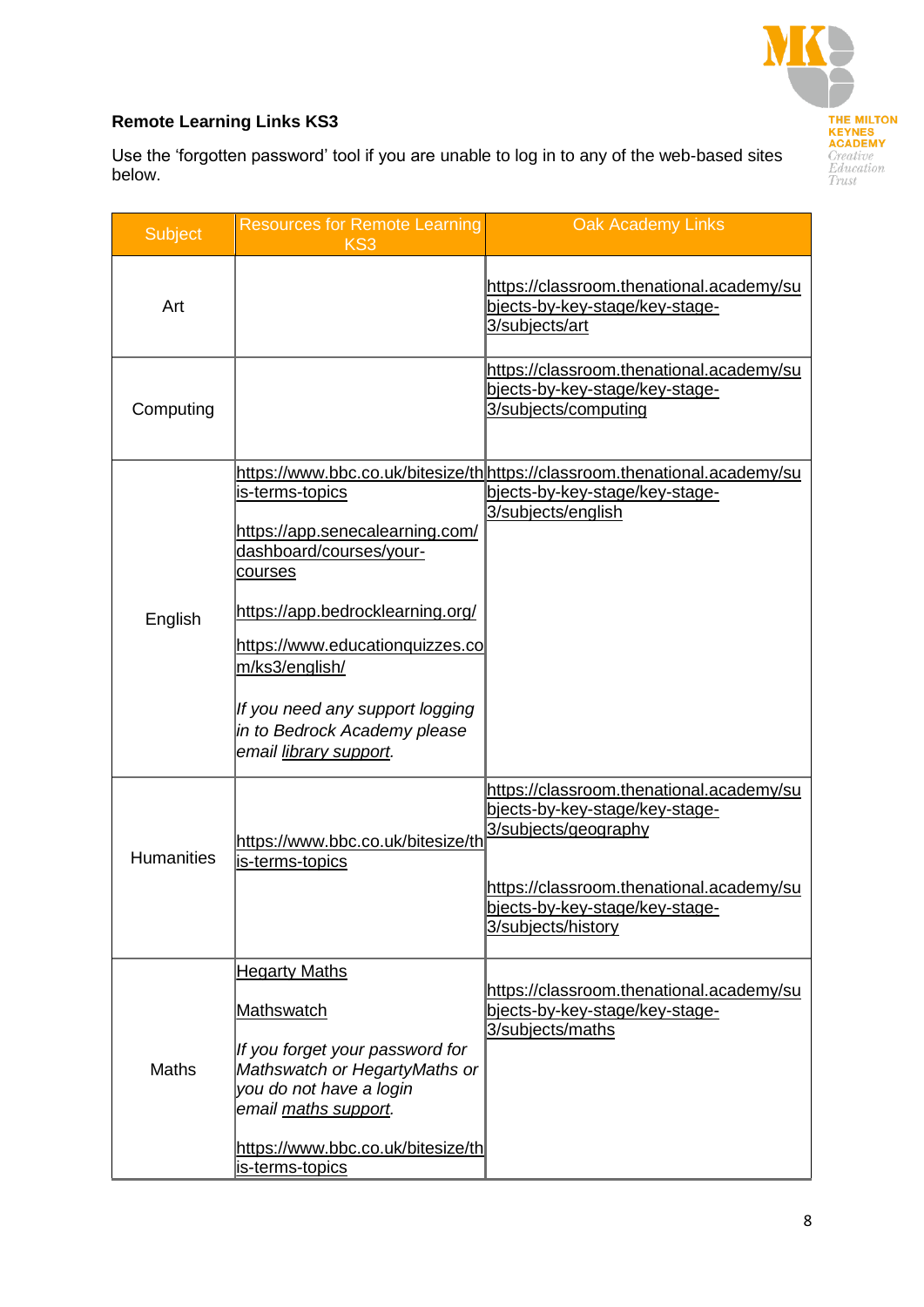

| MFL     | Linguascope<br>https://www.bbc.co.uk/bitesize/s<br>ubjects/z2nygk7<br>http://realfrenchplus.net/<br>https://www.languagesonline.org<br>.uk/Hotpotatoes/index.html | https://classroom.thenational.academy/su<br>bjects-by-key-stage/key-stage-<br>3/subjects/french<br>https://classroom.thenational.academy/su<br>bjects-by-key-stage/key-stage-<br>3/subjects/german |
|---------|-------------------------------------------------------------------------------------------------------------------------------------------------------------------|----------------------------------------------------------------------------------------------------------------------------------------------------------------------------------------------------|
| Science | https://app.senecalearning.com/<br>sign-up <br>https://www.bbc.co.uk/bitesize/th<br><u>is-terms-topics</u>                                                        | https://classroom.thenational.academy/su<br>bjects-by-key-stage/key-stage-<br>3/subjects/science                                                                                                   |
| General | <b>Collins CoBuild dictionary that</b><br>gives student friendly definitions<br>MK Libraries / eBooks/ other<br>electronic resources<br><b>Free audio books</b>   |                                                                                                                                                                                                    |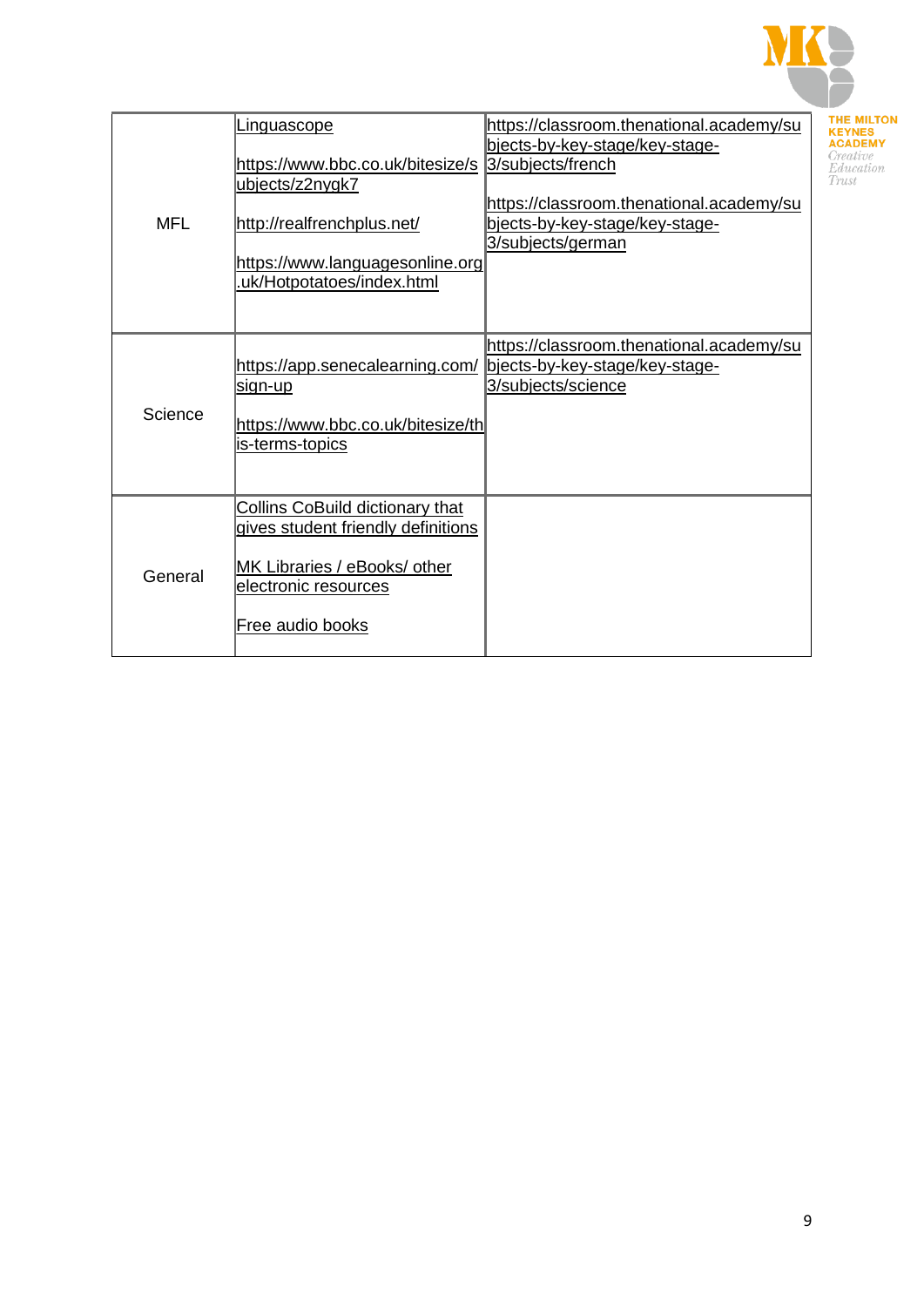

#### **Remote Learning Links KS4**

Use the 'forgotten password' tool if you are unable to log in to any of the web-based sites below.

| <b>Subject</b>    | <b>Resources for Remote Learning KS4</b>                                                                                                                                                                                                                                                                                         | <b>Oak Academy Links</b>                                                                                |
|-------------------|----------------------------------------------------------------------------------------------------------------------------------------------------------------------------------------------------------------------------------------------------------------------------------------------------------------------------------|---------------------------------------------------------------------------------------------------------|
| Art               | Illuminate Publishing Food preparation and https://classroom.thenational.acad<br>nutrition Online text book<br><b>EDUQAS website: Food Preparation and</b><br>Nutrition > Select Digital resources $\cdot$ ><br>Choose from available topics, videos, links<br>and worksheets<br><b>BBC Bitesize - Home Economics</b><br>GCSEPod | emy/subjects-by-key-stage/key-<br>stage-4/subjects/art                                                  |
| <b>Business</b>   | GCSEPod<br>Seneca learning<br><b>BBC Bitesize - Business</b>                                                                                                                                                                                                                                                                     |                                                                                                         |
| Computing         | GCSEPod<br>Seneca Learning<br><b>BBC Bitesize - Computer Science</b><br>Craig'n'Dave AQA GCSE Computer<br>Science videos                                                                                                                                                                                                         | https://classroom.thenational.acad<br>emy/subjects-by-key-stage/key-<br>stage-4/subjects/computing      |
| English           | GCSEPod<br>Seneca Learning<br>Mr Bruff videos<br>Accelerated Reader- student<br><b>Accelerated Reader - parent</b><br><b>Bedrock Vocabulary</b><br>If you forget your password for Accelerated<br>Reader or Bedrock Vocabulary or you do<br>not have a login email library support.                                              | https://classroom.thenational.acad<br><u>emy/subjects-by-key-stage/key-</u><br>stage-4/subjects/english |
| <b>Humanities</b> | GCSEPod                                                                                                                                                                                                                                                                                                                          | https://classroom.thenational.acad<br>emy/subjects-by-key-stage/key-<br>stage-4/subjects/geography      |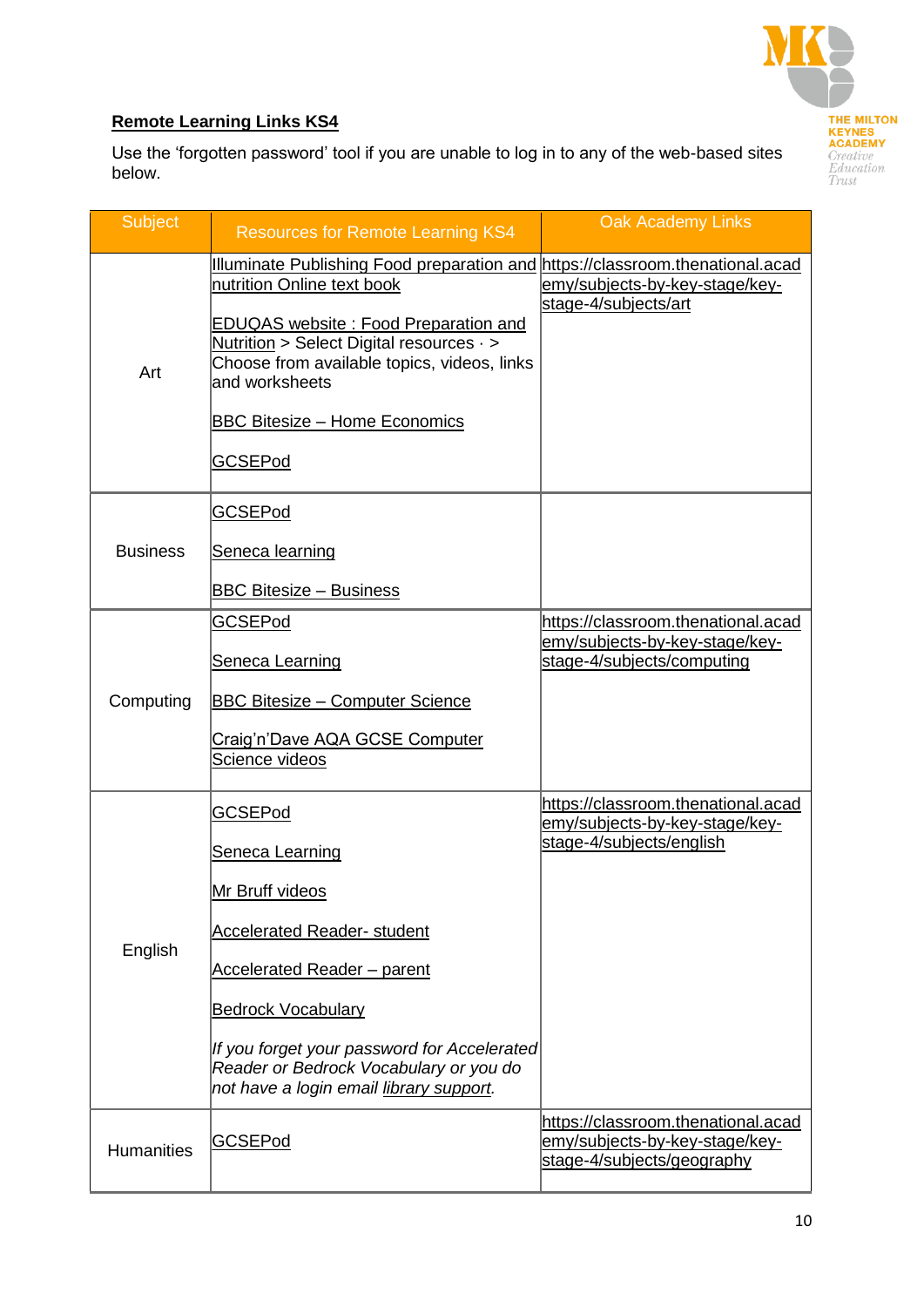

|                 |                                                                                                                          | https://classroom.thenational.acad                                                                 |
|-----------------|--------------------------------------------------------------------------------------------------------------------------|----------------------------------------------------------------------------------------------------|
|                 |                                                                                                                          | emy/subjects-by-key-stage/key-<br>stage-4/subjects/history                                         |
|                 |                                                                                                                          |                                                                                                    |
|                 |                                                                                                                          | https://classroom.thenational.acad                                                                 |
|                 | <b>Hegarty Maths</b>                                                                                                     | emy/subjects-by-key-stage/key-                                                                     |
|                 | Mathswatch                                                                                                               | stage-4/subjects/maths                                                                             |
| <b>Maths</b>    | If you forget your password for Mathswatch<br>or HegartyMaths or you do not have a login<br>email <u>maths support</u> . |                                                                                                    |
|                 | <b>GCSEPod</b>                                                                                                           |                                                                                                    |
|                 | <b>Corbett Maths</b>                                                                                                     |                                                                                                    |
|                 | <b>BBC Bitesize</b>                                                                                                      |                                                                                                    |
|                 | <u>Linguascope</u>                                                                                                       | https://classroom.thenational.acad<br>emy/subjects-by-key-stage/key-<br>stage-4/subjects/french    |
| <b>MFL</b>      |                                                                                                                          | https://classroom.thenational.acad<br>emy/subjects-by-key-stage/key-<br>stage-4/subjects/german    |
|                 | <b>Digital Theatre Plus</b>                                                                                              |                                                                                                    |
| Performing Arts | Watch performances and interviews<br>from Frantic Assembly                                                               |                                                                                                    |
| Dance           | Search for Physical Theatre (there is a<br>playlist).                                                                    |                                                                                                    |
|                 | Seneca Learning                                                                                                          | https://classroom.thenational.acad<br>emy/subjects-by-key-stage/key-<br>stage-4/subjects/physics   |
|                 | Active learn                                                                                                             | https://classroom.thenational.acad                                                                 |
| Science         | <b>GCSEPod</b>                                                                                                           | emy/subjects-by-key-stage/key-<br>stage-4/subjects/biology                                         |
|                 | Khan Academy                                                                                                             | https://classroom.thenational.acad<br>emy/subjects-by-key-stage/key-<br>stage-4/subjects/chemistry |
|                 |                                                                                                                          |                                                                                                    |
|                 | <b>GCSEPod</b>                                                                                                           |                                                                                                    |
| Sport/PE        | Seneca Learning                                                                                                          |                                                                                                    |
|                 | https://www.youtube.com/channel/UC4aEF<br>y_BrFnHC3S-x1Bsfqw/playlists                                                   |                                                                                                    |